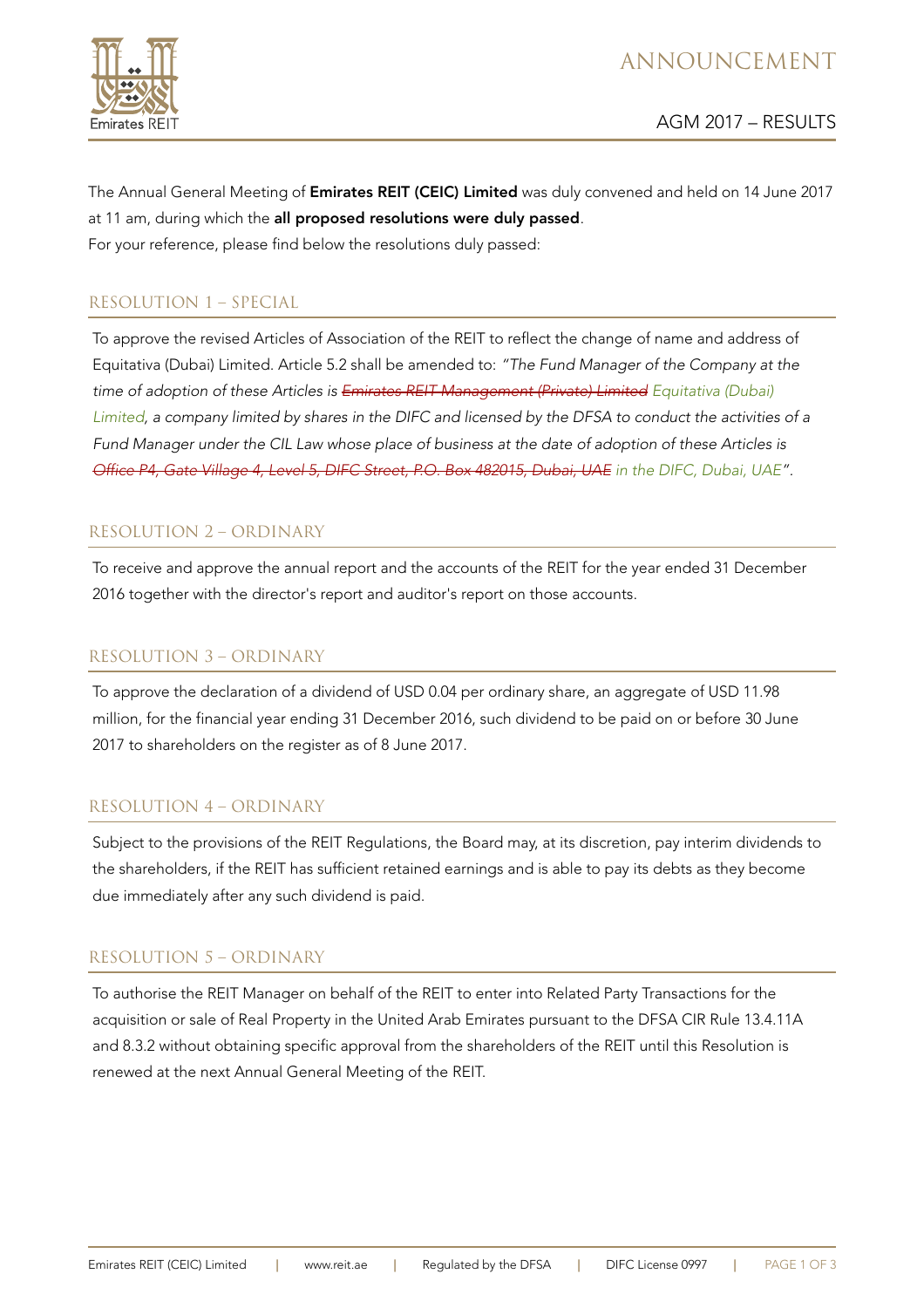## RESOLUTION 6 – ORDINARY

To authorize the REIT to make one or more market purchases of its ordinary shares, provided, that: i. the number of ordinary shares which may be purchased in any given period and the price which may be paid for such ordinary shares be in accordance with the rules of the Dubai Financial Services Authority and NASDAQ Dubai, and any conditions or restrictions imposed by the Dubai Financial Services Authority and applicable law; ii. this authority shall expire on the conclusion of the next Annual General Meeting of the REIT; and iii. the REIT may make a contract to purchase ordinary shares under this authority before the expiry of the authority which will or may be executed wholly or partly after the expiry of the authority, and may make a purchase of ordinary shares in pursuance of any such contract.

### RESOLUTION 7 – ORDINARY

To extend the appointment of Mr Abdullah Al Hashemi, Mr Marwan bin Ghulaita, and Mr David Savy, each an existing member of the Investment Board, until the conclusion of the next Annual General Meeting of the REIT.

#### RESOLUTION 8 – ORDINARY

To extend the appointment of Dr Mohamed Abdul Hakim Zoeir, Mr Mian Muhammad Nazir, and Mr Fazal Rahim, each an existing member of the Shari'a Supervisory Board, until the conclusion of the next Annual General Meeting of the REIT, or until any other such term determined by the REIT Manager.

#### RESOLUTION 9 – ORDINARY

To approve for the Board of the REIT to appoint the Shari'a Supervisory Board members in accordance with Article 35(2) of the DIFC Collective Investment Law, without obtaining specific approval from the shareholders of the REIT, provided that: i. the appointed Shari'a Supervisory Board members are sufficiently qualified and experienced; and ii. the appointment of the Shari'a Supervisory Board members is in the best interest of the Shareholders.

## RESOLUTION 10 – SPECIAL

To approve the revised Articles of Association of the REIT to reflect that the Shari'a Supervisory Board shall be appointed by the Board of the REIT. Article 116.1 shall be amended to: "The Company Board shall appoint a Shari'a Supervisory Board and shall enter into agreements setting out the terms of such appointment (such terms to be at the sole discretion of the Fund Manager)".

#### RESOLUTION 11 – ORDINARY

To re-appoint PricewaterhouseCoopers (Dubai Branch) as the auditor of the REIT to hold office until the